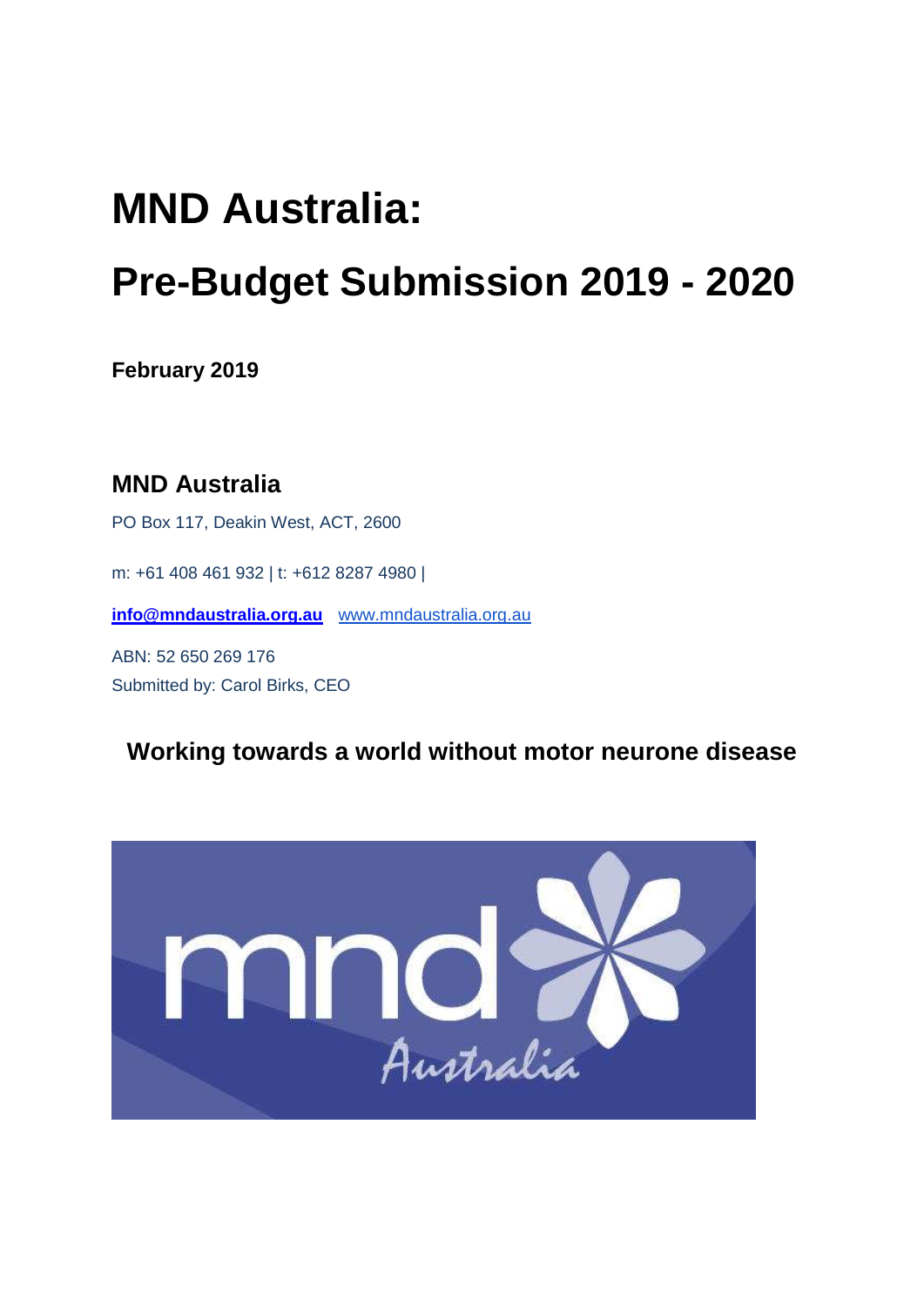

## **Executive Summary**

| <b>Initiative</b>                                                                                                                                                                                                                                                                                                                                        | <b>Estimated cost</b>                |
|----------------------------------------------------------------------------------------------------------------------------------------------------------------------------------------------------------------------------------------------------------------------------------------------------------------------------------------------------------|--------------------------------------|
| <b>Access to Care</b>                                                                                                                                                                                                                                                                                                                                    |                                      |
| Funding for an aged care assistive technology supplement<br>for people aged 65 and older as soon as they are<br>assessed as eligible for aged care services to ensure<br>timely access to aids and equipment to address their<br>disability needs to close the gap between those aged 65<br>and older when diagnosed with MND and younger<br>Australians | \$11.55 million<br>(over 4 years)    |
| <b>Access to information</b>                                                                                                                                                                                                                                                                                                                             |                                      |
| Development and provision of up to date and trusted<br>information on genetic testing, counselling and support in a<br>variety of formats from MND Associations to support<br>decision making                                                                                                                                                            | \$100,000<br>(over 2 years)          |
| <b>Stop MND</b><br>Stop MND in families with a known genetic mutation<br>through provision of funding for pre-implantation genetic<br>diagnosis and IVF for those who carry a genetic mutation                                                                                                                                                           | As per MacKenzie's<br><b>Mission</b> |

#### **About MND Australia**

MND Australia is the national voice for MND representing all Australians living with MND, their families and carers, health and community care providers and researchers.

Together with the state MND associations and our research arm, the MND Research Institute of Australia (MNDRIA) we work to advance, promote and influence MND care and research with a vision to achieving a world without MND. The [six state](https://www.mndaust.asn.au/Find-help/Support-from-state-MND-associations.aspx) MND [associations](https://www.mndaust.asn.au/Find-help/Support-from-state-MND-associations.aspx) provide direct support to people living with MND across Australia.

MND Australia is a founding member of the National Neurological Alliance of Australia which advocates for better services and increased investment in research for people affected by progressive degenerative neurological conditions in Australia.

We are committed to achieving an MND aware Australia where people living with MND, their carers and family have access to care and support to meet their individual needs to enable them live better for longer and to have hope for a future without MND.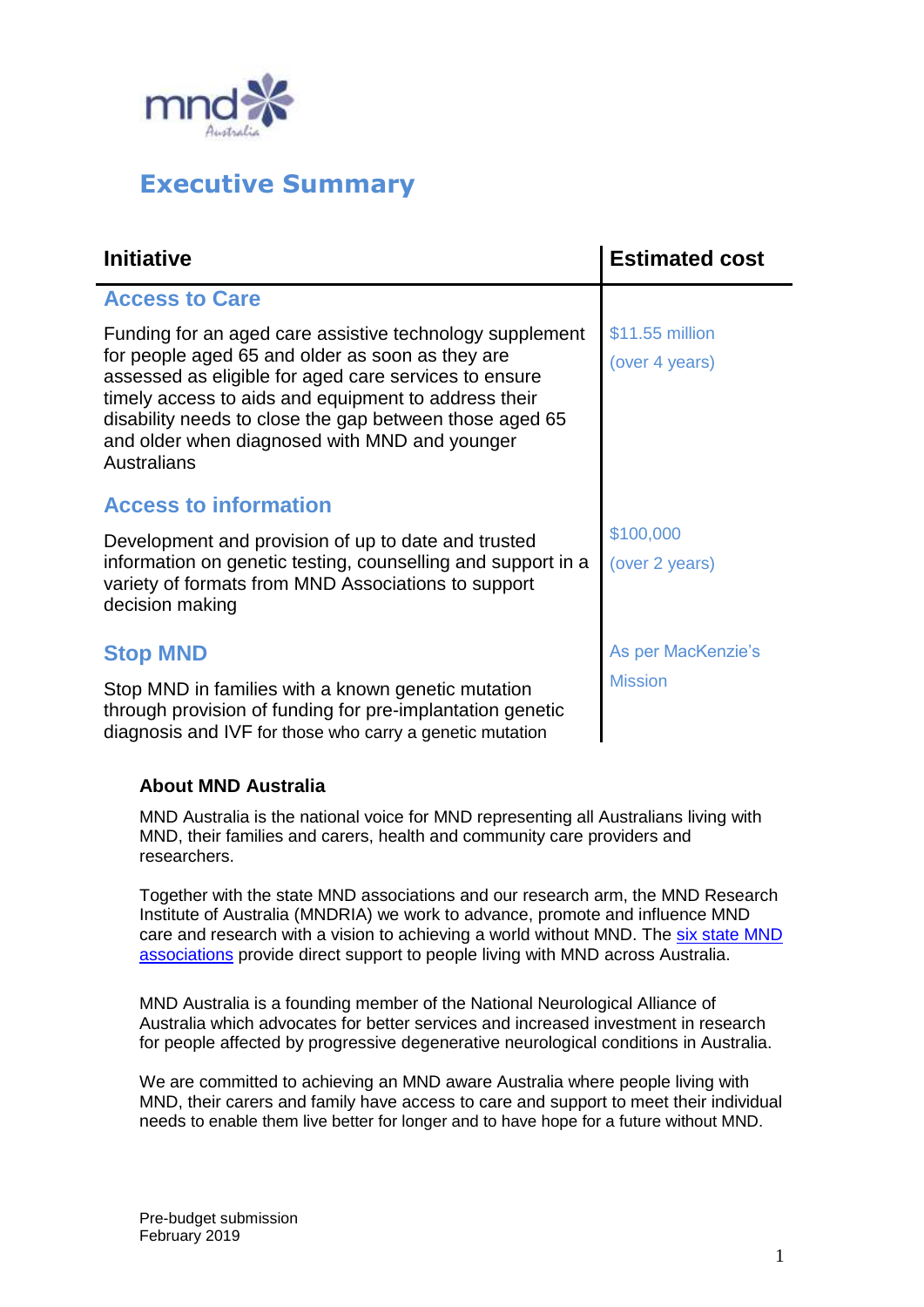

## **Introduction**

Motor neurone disease (MND) is the name given to a group of neurological diseases in which motor neurones, the nerve cells that control the movement of voluntary muscles, progressively weaken and die. With no nerves to activate them, the muscles of movement, speech, swallowing and breathing gradually weaken and waste, and paralysis ensues.

The most recent research indicates that 2,000 people are living with MND in Australia and many more carers, family and friends are directly impacted. Average time from diagnosis to death is two to three years; however a small number of people may live with MND for many years. MND affects each person differently with respect to initial symptoms, age of onset, rate and pattern of progression, and survival time.

The MND Australia Deloitte Access Economics Report<sup>1</sup> reveals that in Australia the per-person cost of MND in 2015 was \$1.1 million, dwarfing the cost of many other chronic health conditions. The report, commissioned by MND Australia, is the first Australian study on the economic impact of MND. The report states that the total cost of MND in Australia in 2015 was \$2.37 billion, comprising \$430.9 million in economic costs and \$1.94 billion in burden of disease costs. The enormity of the cost is akin to the brutality of MND.

There are no remissions and progression of MND is usually rapid and relentless creating high levels of disability. The social and emotional impact of MND is amplified by its complex nature, the speed of its progression and a spiralling series of losses. This results in rapidly changing, variable and complex support needs which pose a huge challenge to families, health professionals, disability services, community care, and aged care providers involved in meeting these needs.

Whilst there is currently no cure or effective treatment, there are a range of measures that will both improve the quality of life of people living with MND and reduce the cost of this condition on the community.

Timely and expert diagnosis, early and evidence-based intervention from specialist MND multidisciplinary teams, local services and MND Associations, access to aids and equipment, specialist palliative care, specialist planning and assessment and coordination of care, including a proactive framework for decision-making, play vital roles in maintaining quality of life, social engagement and independence. Early access to assistive technology and evidence-based interventions such as an expert multidisciplinary care team, non-invasive ventilation and nutritional support will improve quality and length of life.

These specialist interventions are crucial in helping people to plan ahead to prevent crisis and avoidable hospital/residential aged care admissions. They are also crucial in strengthening the informal supports available to the person, including supporting the primary carer to maintain the caring role and their own health and wellbeing.

l

<sup>1</sup> Deloitte Access Economics, 2015[, Economic Analysis of motor neurone disease in Australia,](https://www.mndaust.asn.au/Influencing-policy/Economic-analysis-of-MND-(1)/Economic-analysis-of-MND-in-Australia.aspx) report for Motor Neurone Disease Australia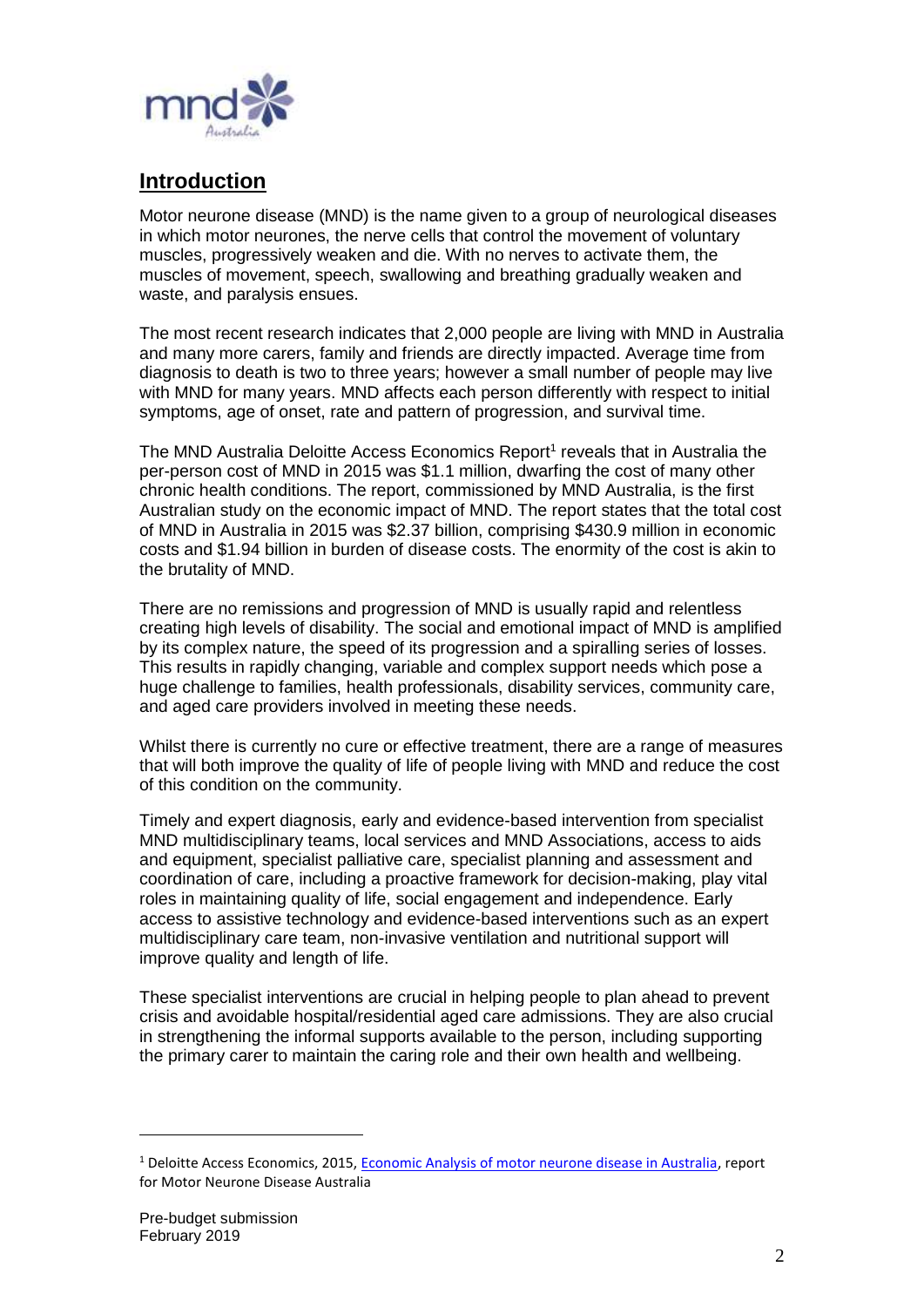

## **Recommended Funding Initiatives**

Following the launch of the Deloitte Access Economics report at Parliament House, Canberra, in February 2016, MND Australia released the MND Australia Action Framework<sup>2</sup> based on the findings of the report and feedback from the MND community. This Action Framework outlined five recommendations to improve quality of life and effectiveness of service provision.

In 2018 the Action Framework was updated, in response to an increase in the discovery of known genetic mutations, to include a call for access to fully funded genetic services for families with identified genetic mutations to stop MND in those families.

The six recommendations are:

- 1. Improvements to aged and disability care
- 2. Timely access to a full range of assistive technology
- 3. Development of National MND Guidelines
- 4. Access to fully funded genetic services for families with identified genetic mutations
- 5. A specific commitment to fund specialist MND multidisciplinary clinic nurses
- 6. Increased investment in research

In the 2019/20 Budget MND Australia calls on the Government to join MND Australia in our focus to ensure access to needs-based care for all people with MND no matter their age or postcode and investment in genetic services for people with a family history of MND as the only way, at present, to stop MND.

MND Australia calls on the government to prioritise the following initiatives in the forthcoming budget:

- 1. Improved access to a full range of assistive technology to address the disability needs of people with a progressive, complex condition such as MND aged 65 and older to close the widening gap
- 2. Improved access to fully funded genetic services for families with identified genetic mutations to stop MND

l

<sup>&</sup>lt;sup>2</sup> MND Australia, 2018[, National Action Framework](https://www.mndaust.asn.au/Documents/MND-Australia-Action-Framework.aspx)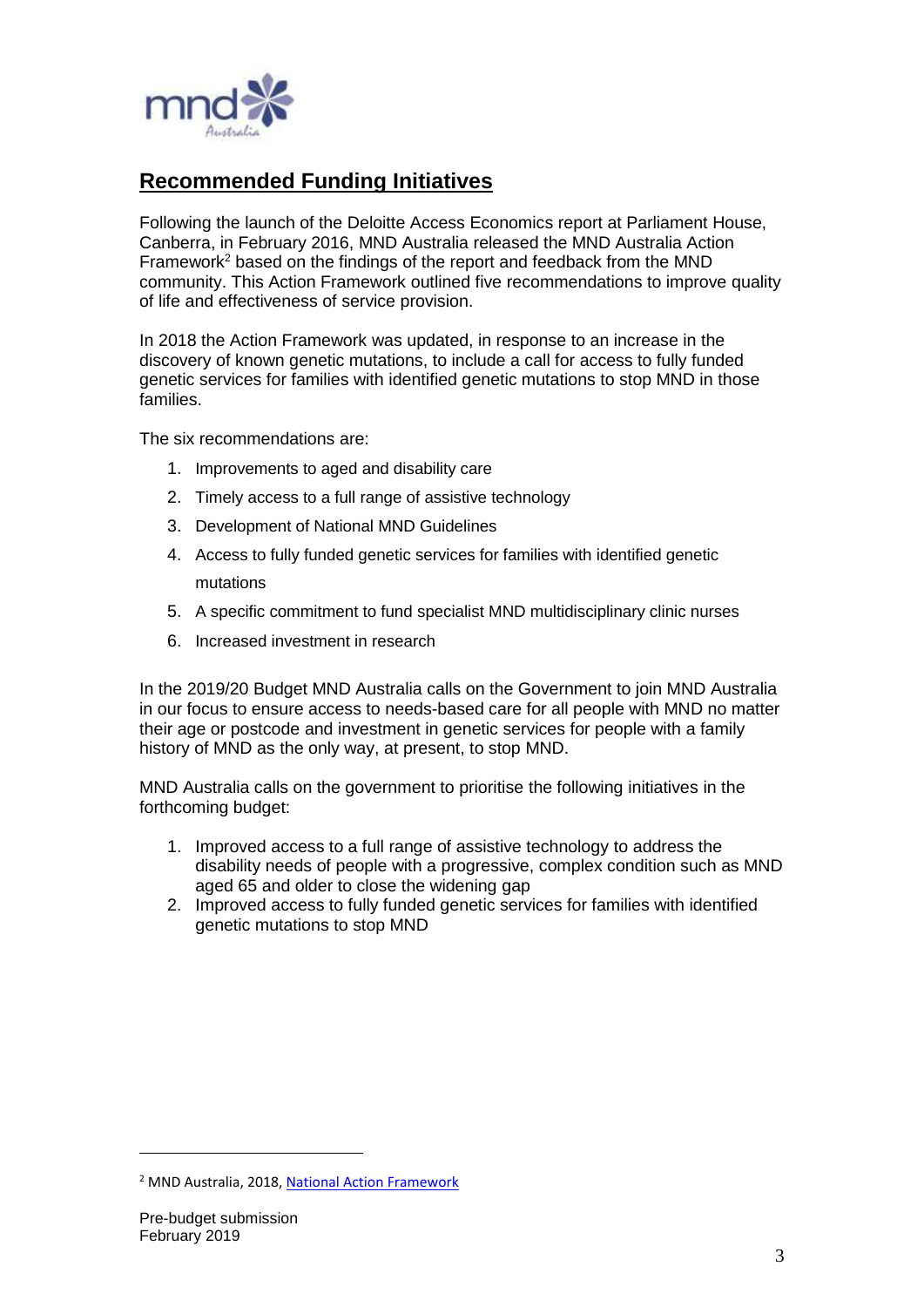

## **1. Close the Gap: investment to support timely access to assistive technology to meet the disability needs of older people with MND**

In the Deloitte Report<sup>1</sup>, aids and equipment comprise one of the highest per person costs highlighting their importance. The often rapid rate of progression requires '*fast track'* access to a wide range of equipment as items need to be available as soon as a need arises and may only be required for a short period of time.

The report states that aids and equipment cost \$31,598 per person in 2015 and confirmed the MND Association equipment loan service as a cost effective model in providing equipment to maintain independence and communication.

For people living with MND, the full range of assistive technology may include aids and equipment to support comfort, independence and daily living, communication technology and non-invasive ventilation to support breathing, quality and length of life. Non-Invasive ventilation improves survival by 13 months on average<sup>3</sup>.

Under the NDIS, people living with MND who are aged 64 and under are entitled to assistive technology to meet their needs. Where available and appropriate a person's NDIS plan will include funding for an annual payment to the MND Association to enable fast track access to a 'bundle' of assistive technology provided by that Association. In addition it will also include funding for reasonable and necessary home modifications and specialised assistive technology.

Conversely the 50% of people who are aged 65 or older when diagnosed with MND join long waiting lists for aged care support and a significant number of people with MND will die waiting for a care package. Aged care is designed to address needs related to ageing and frailty not disability and the gap between access to services for the 50% of people with MND aged under 65 compared to older Australians diagnosed with MND is ever widening as the NDIS rolls out nationally.

There is insufficient funding allocated, even within a Level 4 Home Care Package (HCP), to provide the range of assistive technology a person with MND will require during the disease trajectory. In addition access to assistive technology is needed soon after diagnosis. An annual assistive technology supplement provided as soon as a person is deemed eligible for a HCP would enable the person with MND and their family to access a 'bundle' of assistive technology from the MND Association in a similar way to those aged under 65 and receiving NDIS supports.

This supplement would not be sufficient to fund individualised, specialised assistive technology and home modifications but would enable MND Associations to provide a timely and equitable pool of generic assistive technology to people aged 65 and older as soon as a need arises. It would also ensure that their HCP's, once available, was able to fund more personal care and support to enable most people with MND to remain at home until they die. For those people in need of residential aged care the

<sup>&</sup>lt;sup>3</sup> Berlowitz et al, 2016, Identifying who will benefit from non-invasive ventilation in amyotrophic lateral sclerosis/motor neurone disease in a clinical cohort, *J Neurol Neurosurg Psychiatry*, 2016 Mar; 87(3): 280-6.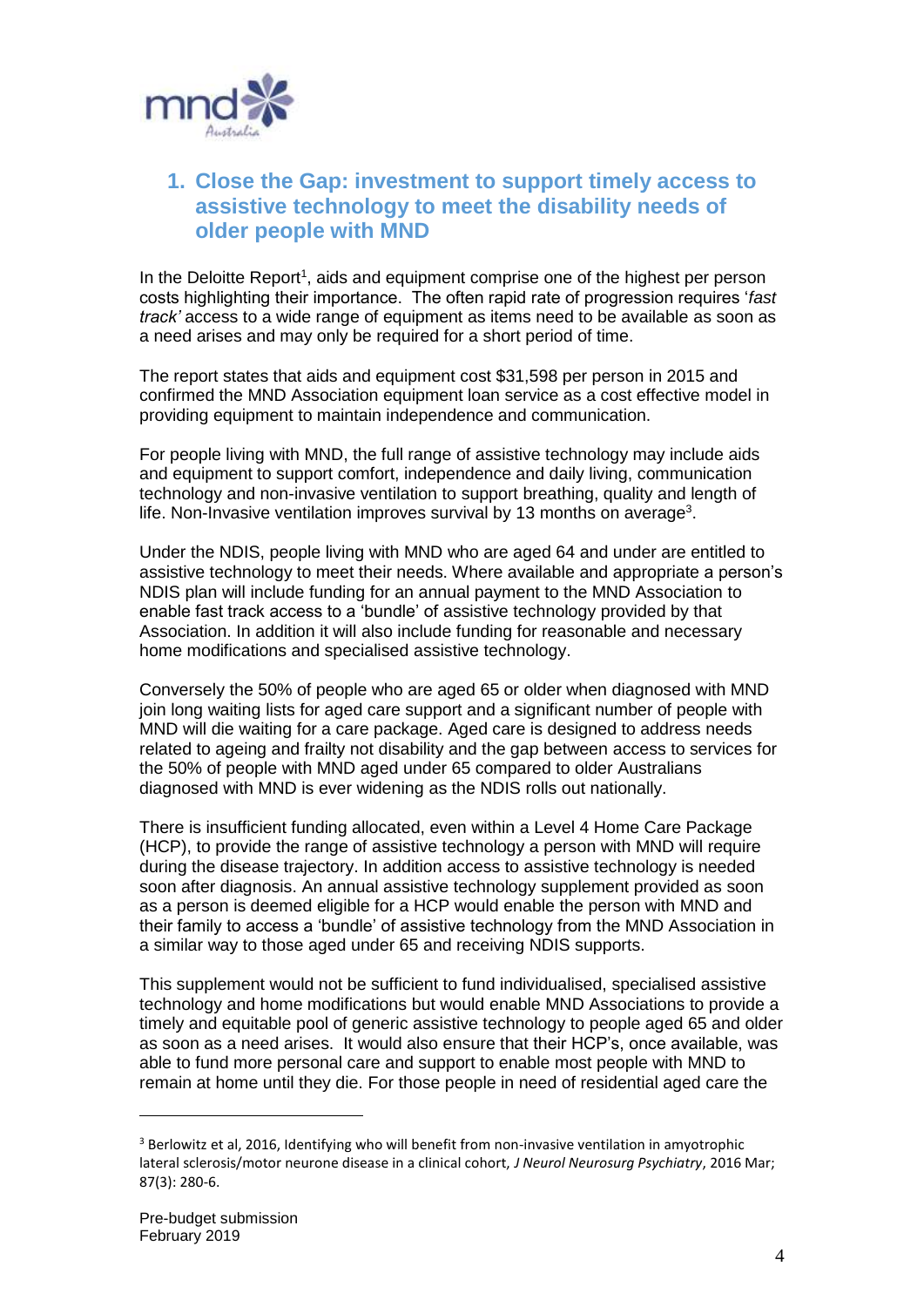

supplement would ensure access to a full range of equipment to maintain safety, comfort and communication.

MND Australia has recently reviewed the number of people registered with MND Associations currently receiving or waiting to receive assistive technology. Based on these numbers, we estimate that nationally there would be up to 500 people with MND aged 65 and older in need of an assistive technology supplement of \$7,000 per annum (in line with the cost of MND Association equipment bundles funded through NDIS) at any given time.

Compared to the average equipment costs of \$31,598 per person identified by the Deloitte Access Economics Report, and a recent MND Association review of equipment provision – see Appendix - this represents a cost effective model of assistive technology provision to older people living with MND in Australia.

Access to timely needs based assistive technology would:

- Reduce or delay hospital admissions
- Reduce length of stay where an admission is necessary
- Reduce or delay entry to Residential Aged Care Facilities
- Reduce or delay the need for a Level 3/4 HCP
- Reduce carer burden
- Improve independence, quality of life, communication and community access for people living with MND
- Support paid and unpaid carer health, safety and well-being
- **Close the gap between those aged 65 and older and younger Australians with MND**

#### **Budget over four years:**

| <b>TOTAL</b> |            | \$11,550,000 |
|--------------|------------|--------------|
| Year 4       | 500 people | \$3,500,000  |
| Year 3       | 450 people | \$3,150,000  |
| Year 2       | 400 people | \$2,800,000  |
| Year 1       | 300 people | \$2,100,000  |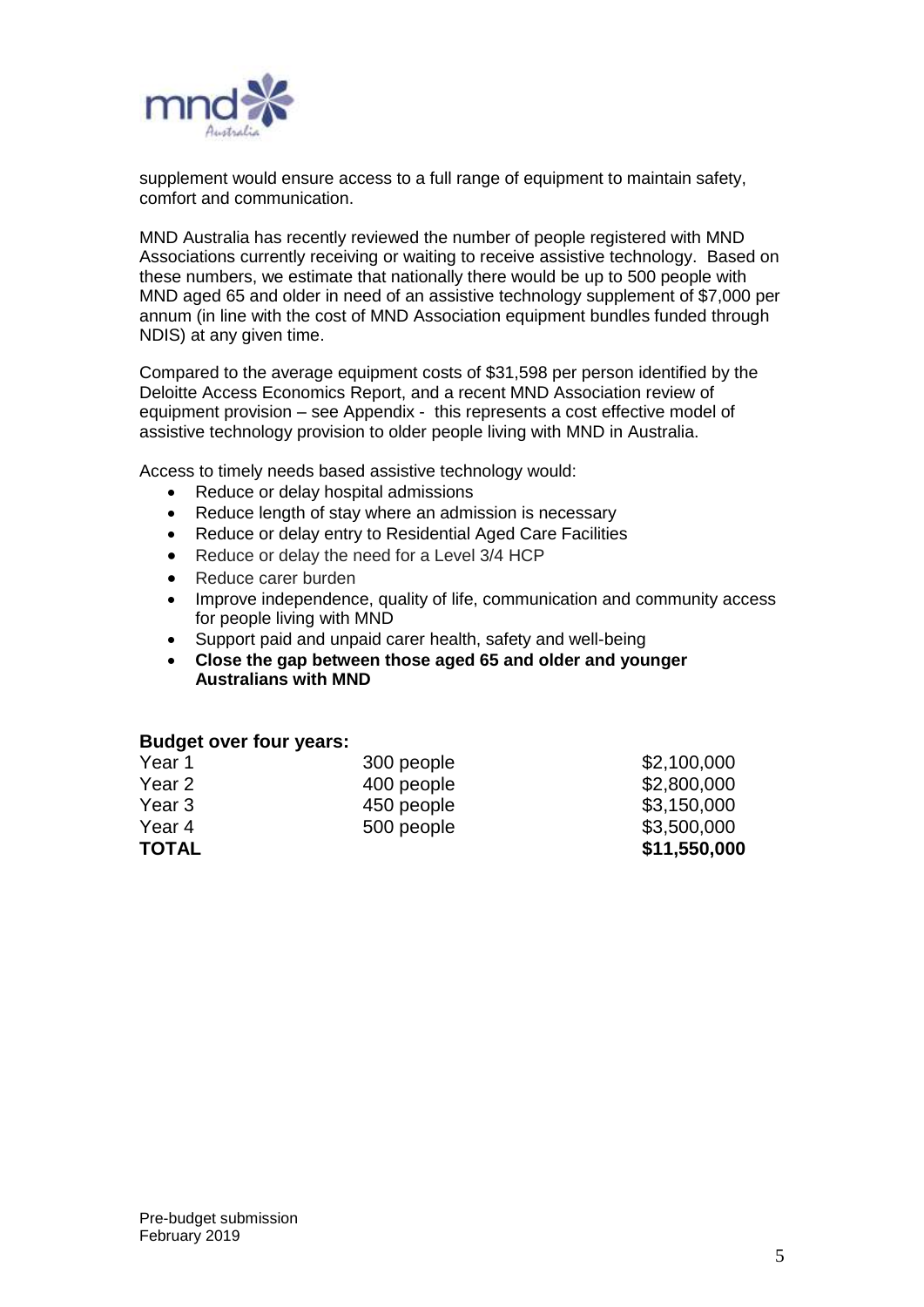

## **2. Stop MND: Improved access to genetic services and preconception screening and IVF**

There are no therapies currently available to effectively slow down MND or stop disease progression. The past five years have seen acceleration in MND research globally, which has transformed understanding of the disease. Despite these advances, riluzole remains the only proven therapy available to people living with MND in Australia. Riluzole slows the disease process by just three months on average.

Whilst there are no therapies available to stop the disease in people living with MND today, we can help those who carry a known genetic mutation to stop the disease affecting future generations through:

- Improved access for people with a family history of MND to genetic testing under the existing arrangements for testing, including counselling
- Funding and access for those who carry a genetic mutation for preconception screening and access to fully funded IVF services to enable them to stop MND in their family

There are around 2,000 people living with MND in Australia and about 5 to10% of these people (100 to 200) will have the 'familial' form of MND: that is, there is or has been more than one affected person in a family. The remaining 90 to 95% of people with MND are the only affected person in their family and are said to have 'sporadic' MND.

Although there are still some MND families in which the faulty gene has not yet been identified, the SOD1 gene, C9orf72 and other MND-related gene mutations discovered in recent years now account for about 65% of all people with familial MND. Other family members can then be tested to determine if they have the same mutation that caused MND in their relative. For example, adult children or brothers and sisters of an affected person can be tested.

There are therefore approximately up to 100 to 200 people in Australia at any point in time with the familial form of MND who would have family members eligible to access genetic testing and counselling. A relatively small but significant number identified as carrying an MND gene mutation will be thinking of starting a family and may then wish to access IVF and PGD to stop MND in future generations.

Recent research has identified the complex nature of decision making for families affected by MND regarding whether to have genetic testing or not as evidenced in a [recent news article.](https://tendaily.com.au/shows/theproject/news/a190204hbo/would-you-want-to-know-how-you-could-die-20190204)

Access to timely trusted information is therefore vital for this group of people. MND Australia and its members the state MND Associations have been a trusted source of information to the MND community for over 35 years. Current information is sparse and dedicated funding would enable MND Australia to develop a Genetic Testing Information Campaign to include a range of information and support resources, based on world best practice and current research, and to disseminate the information effectively.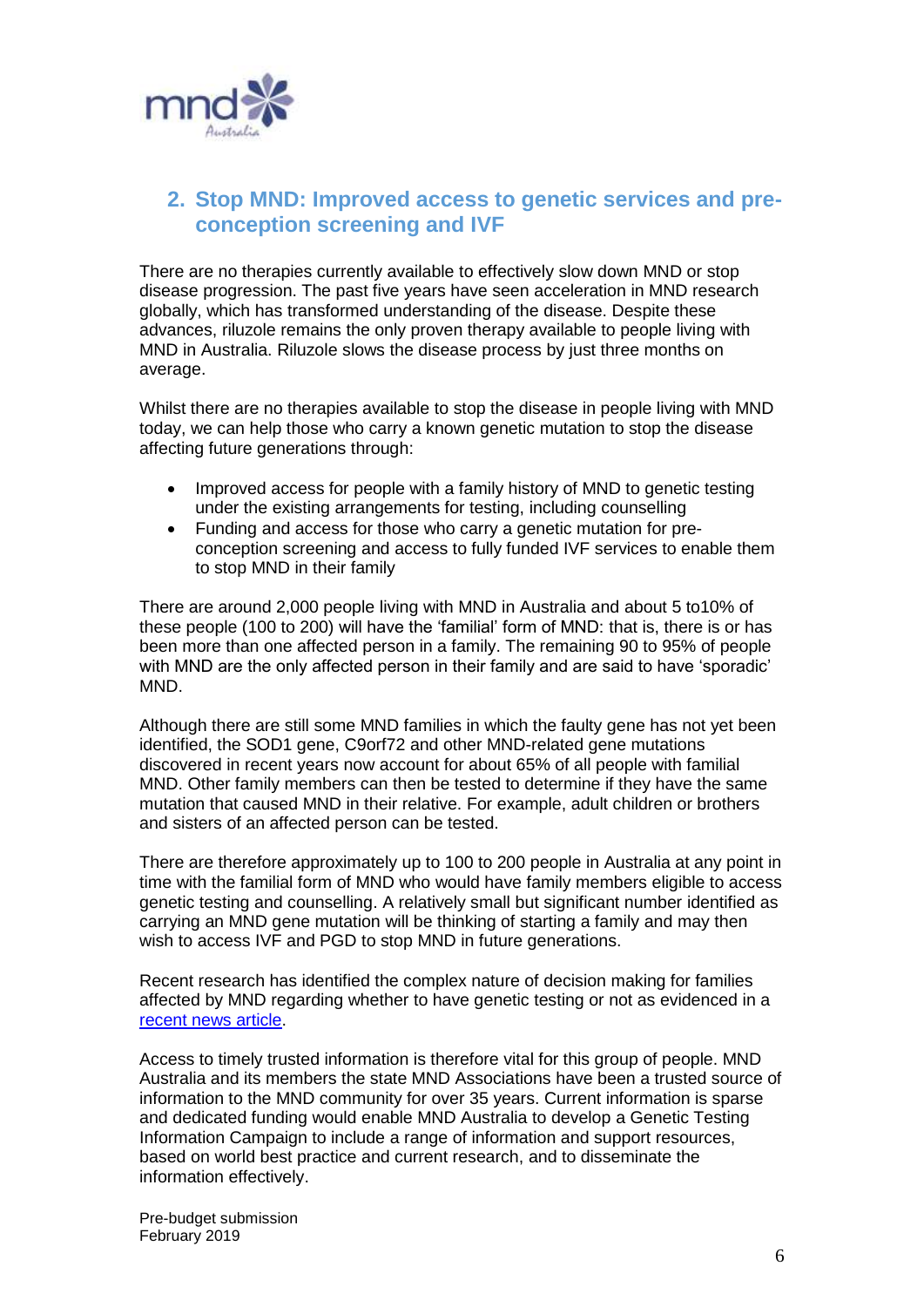

IVF and PGD is being used effectively by people to stop many other conditions. In 2018 as part of the federal budget, the Government allocated \$500 million for the Australian Genomics Health Futures mission. The first project is Mackenzie's Mission, with \$20 million being provided for pre-conception screening trial for rare and debilitating birth disorders including Spinal Muscular Atrophy, Fragile X and Cystic Fibrosis.

It is proposed that families at risk of passing MND on to future generations should also have access to fully funded pre-implantation genetic diagnosis and IVF. The number of people would be few and therefore government investment in this project would be relatively low in the short term, but would lead to a huge reduction in health, disability and aged care costs to governments in the future. More importantly it would stop MND in these families many of whom have endured decades of loss, grief and trauma. See Associate Professor Justin Yerbury talk about the devastating impact MND has had on his family in [ABC's Australian Story.](https://www.abc.net.au/austory/no-surrender/10456238)

Access to improved information resources in a variety of formats, preconception screening and IVF would:

- Inform decision making
- Reduce burden of disease costs to individuals
- Reduce health, aged, disability and economic costs to governments
- **Stop MND in families with a known genetic mutation**

#### **Budget over four years:**

| Information campaign |                      |          |  |
|----------------------|----------------------|----------|--|
| Year 1               | <b>MND Australia</b> | \$50,000 |  |
| Year 2               | <b>MND Australia</b> | \$50,000 |  |

#### **Preconception screening and IVF**

Provide funding as MacKenzies Mission for up to 100 couples per annum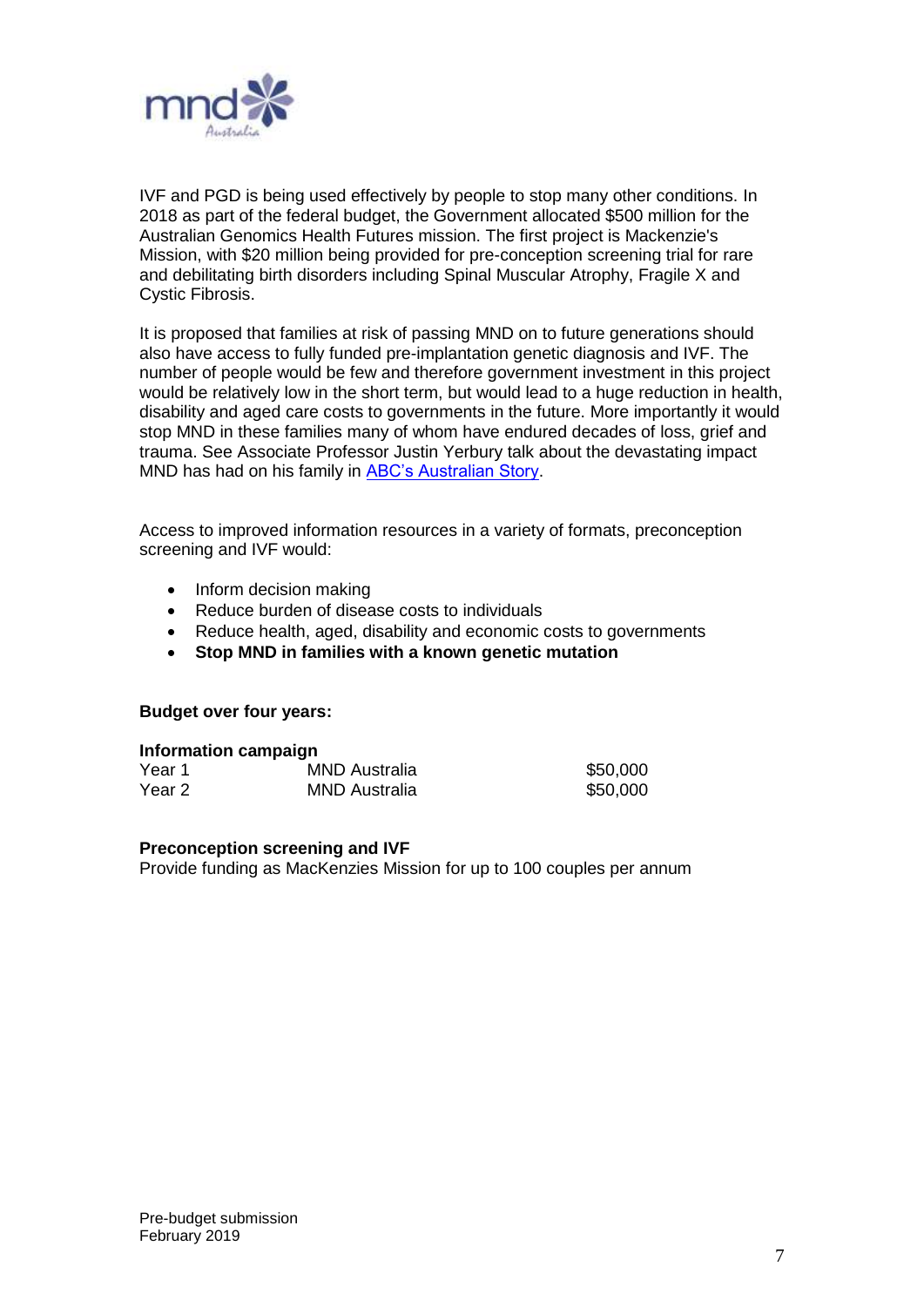

#### **APPENDIX**

### **Case Study 1 – Ray**

69 year old gentleman living at home with his wife who is his main carer.

He was diagnosed with MND in 2015 at aged 66. He did not need much equipment initially, but in the last 2 years has been issued with 18 pieces of equipment.

| <b>Equipment issued</b>         | Date issued | Date returned | Cost of AT \$ |
|---------------------------------|-------------|---------------|---------------|
| Bed stick - clamp on            | 12/18       |               | 110           |
| Electric Bed + long mattress    | 12/18       |               | 3200          |
| Alternating air mattress        | 12/18       |               | 3500          |
| Over wheelchair table           | 08/18       |               | 235           |
| Sara Stedy standing aid         | 08/18       |               | 1990          |
| <b>Toilet frame</b>             | 08/18       | 12/18         | 67            |
| Electric Hoist + slings         | 07/18       |               | 3420          |
| Electric Recliner arm chair     | 11/08       |               | 1650          |
| Mobile Shower chair             | 05/18       |               | 1170          |
| Power tilt in space wheelchair  | 03/18       | 08/18         | 17500         |
| Roho - pressure relief cushion  | 03/18       |               | 675           |
| Manual tilt in space wheelchair | 03/18       | 09/18         | 1300          |
| Remote call bell                | 05/18       |               | 180           |
| Shower stool                    | 02/17       | 12/18         | 97            |
| Shower chair                    | 02/17       | 02/17         | 68            |
| <b>Bed stick</b>                | 08/18       |               | 42            |
| Walking frame                   | 10/17       | 08/18         | 195           |
| <b>Crutches</b>                 | 03/17       |               | 40            |
| <b>TOTAL</b>                    |             |               | 35,439        |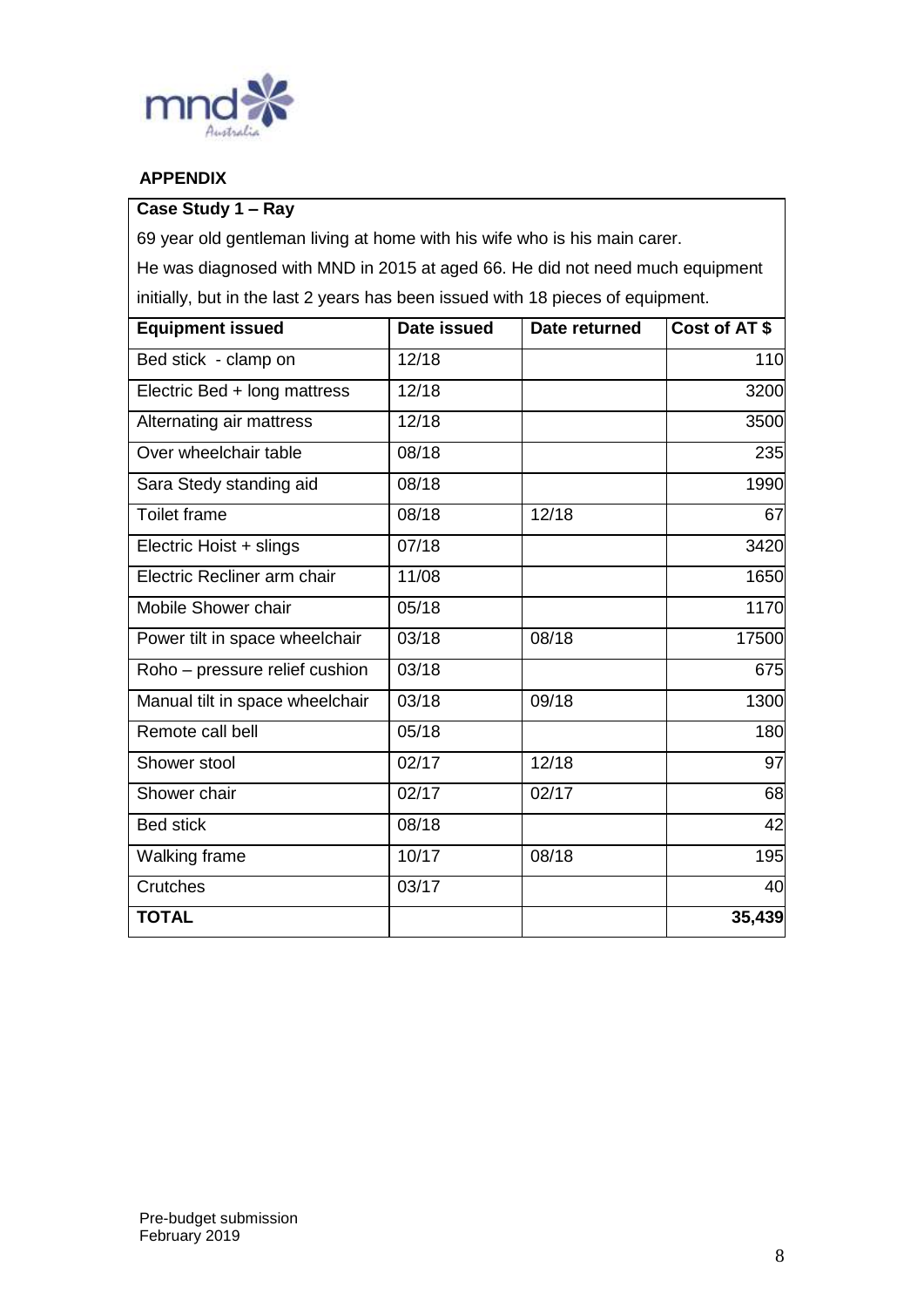

 Antonia was diagnosed with MND in 2017 when she was 78 years old. She has been issued with – 17 pieces of equipment over 1 year.

| <b>Equipment issued</b>        | Date issued     | Date returned | Cost of AT\$ |
|--------------------------------|-----------------|---------------|--------------|
| <b>Bed cradle</b>              | 09/18           |               | 54           |
| Electric bed + cotsides        | 02/18           |               | 2800         |
| Pressure relieving mattress    | 02/18           |               | 400          |
| Bedpan                         | 04/18           |               | 40           |
| Call bell                      | 09/18           |               | 180          |
| Roho cushion                   | 05/18 (replaced |               | 675          |
|                                | 07/18           |               |              |
| <b>Switches</b>                | 09/18           |               | 180          |
| Wheelchair mount               | 09/18           |               | 180          |
| <b>Electric hoist</b>          | 06/18           |               | 3000         |
| Sara Stedy standing aid        | 04/18           | 07/18         | 1990         |
| Mattress topper                | 07/18           |               | 600          |
| Nebuliser                      | 09/18           |               | 130          |
| Sheepskin                      | 02/18           |               | 350          |
| Mobile shower commode + padded | 04/18           |               | 1170         |
| seat                           |                 |               |              |
| Table for wheelchair           | 09/18           |               | 400          |
| Power wheelchair               | 05/18           |               | 17500        |
| Manual tilt wheelchair         | 07/18           |               | 2800         |
| <b>TOTAL</b>                   |                 |               | 32,449       |